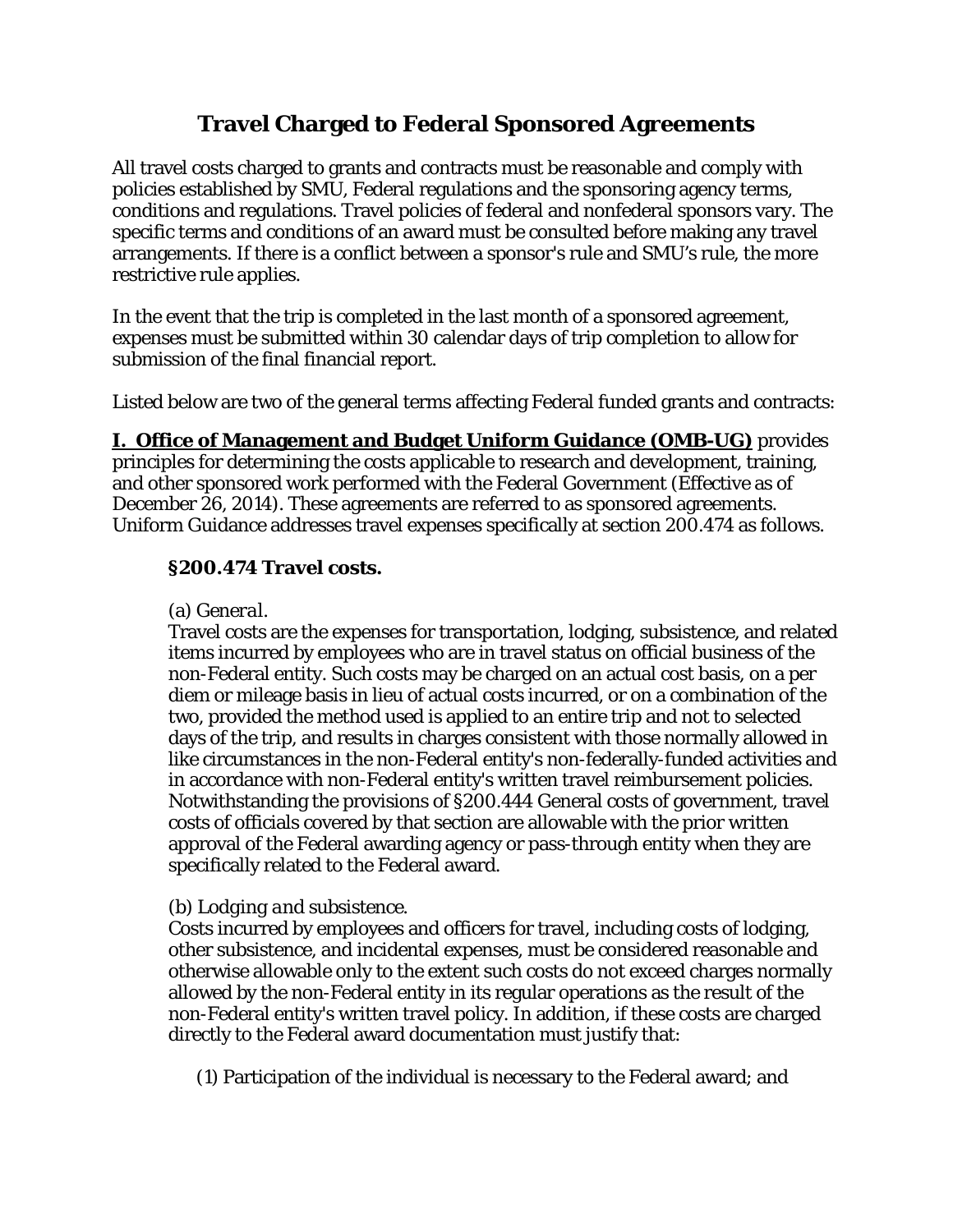(2) The costs are reasonable and consistent with non-Federal entity's established travel policy.

(c) *Other Considerations*.

(1) Temporary dependent care costs (as dependent is defined in 26 U.S.C. 152) above and beyond regular dependent care that directly results from travel to conferences is allowable provided that:

(i) The costs are a direct result of the individual's travel for the Federal award;

(ii) The costs are consistent with the non-Federal entity's documented travel policy for all entity travel; and

(iii) Are only temporary during the travel period.

(2) Travel costs for dependents are unallowable, except for travel of duration of six months or more with prior approval of the Federal awarding agency. See also §200.432 Conferences.

(3) In the absence of an acceptable, written non-Federal entity policy regarding travel costs, the rates and amounts established under 5 U.S.C. 5701- 11, ("Travel and Subsistence Expenses; Mileage Allowances"), or by the Administrator of General Services, or by the President (or his or her designee) pursuant to any provisions of such subchapter must apply to travel under Federal awards (48 CFR 31.205-46(a)).

(d) *Commercial air travel.* 

(1) Airfare costs in excess of the basic least expensive unrestricted accommodations class offered by commercial airlines are unallowable except when such accommodations would:

(i) Require circuitous routing;

(ii) Require travel during unreasonable hours;

(iii) Excessively prolong travel;

(iv) Result in additional costs that would offset the transportation savings; or

(v) Offer accommodations not reasonably adequate for the traveler's medical needs.

The non-Federal entity must justify and document these conditions on a caseby-case basis in order for the use of first-class or business-class airfare to be allowable in such cases.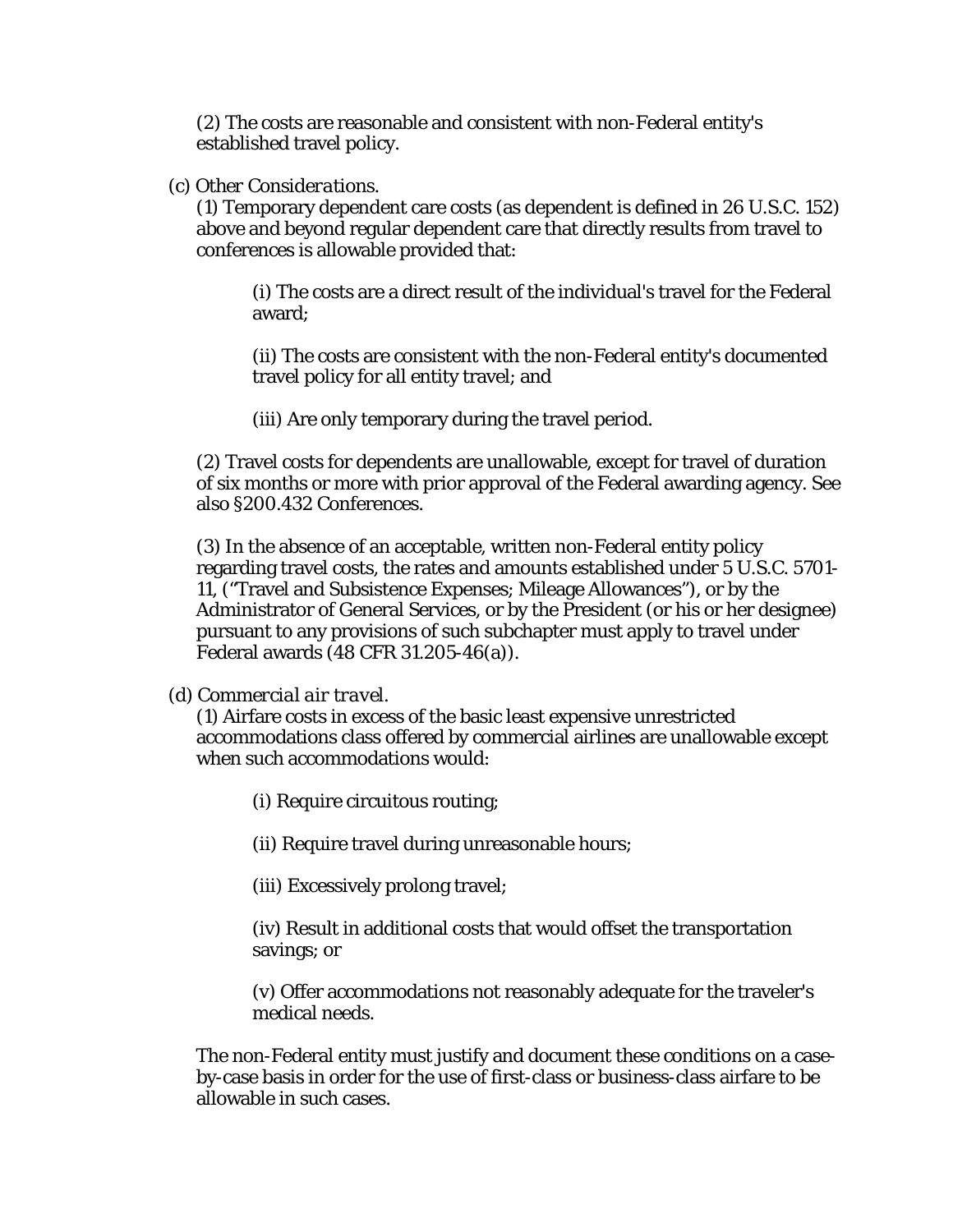(2) Unless a pattern of avoidance is detected, the Federal government will generally not question a non-Federal entity's determinations that customary standard airfare or other discount airfare is unavailable for specific trips if the non-Federal entity can demonstrate that such airfare was not available in the specific case.

#### (e) *Air travel by other than commercial carrier.*

Costs of travel by non-Federal entity-owned, -leased, or –chartered aircraft include the cost of lease, charter, operation (including personnel costs), maintenance, depreciation, insurance, and other related costs. The portion of such costs that exceeds the cost of airfare, as provided for in paragraph (d) of this section, is unallowable.

**NOTE:** While long term visa cost or passports are not allowed per §200.463 Recruiting costs as a direct charge to a project, an exception is listed as follows:

(d) Short-term, travel visa costs (as opposed to longer term, immigration visas) are generally allowable expenses that may be proposed as a direct cost. Since short-term visas are issued for a specific period and purpose, they can be clearly identified as directly connected to work performed on a Federal award. For these costs to be directly charged to a Federal award, they must:

(1) Be critical and necessary for the conduct of the project;

(2) Be allowable under the applicable cost principles;

(3) Be consistent with the non-Federal entity's cost accounting practices and non-Federal entity policy; and

(4) Meet the definition of "direct cost" as described in the applicable cost principles.

#### **II. Fly America Act**

#### §301-10.135 **When must I travel using U.S. flag air carrier service?**

You are required by 49 U.S.C. 40118, commonly referred to as the "Fly America Act," to use U.S. flag air carrier service for all air travel funded by the U.S. Government, except as provided in §§301-10.136 and 301-10.137 or when one of the following exceptions applies:

(a) Use of a foreign air carrier is determined to be a matter of necessity in accordance with §301-10.138; or

(b) The transportation is provided under a bilateral or multilateral air transportation agreement to which the United States Government and the government of a foreign country are parties, and which the Department of Transportation has determined meets the requirements of the Fly America Act; or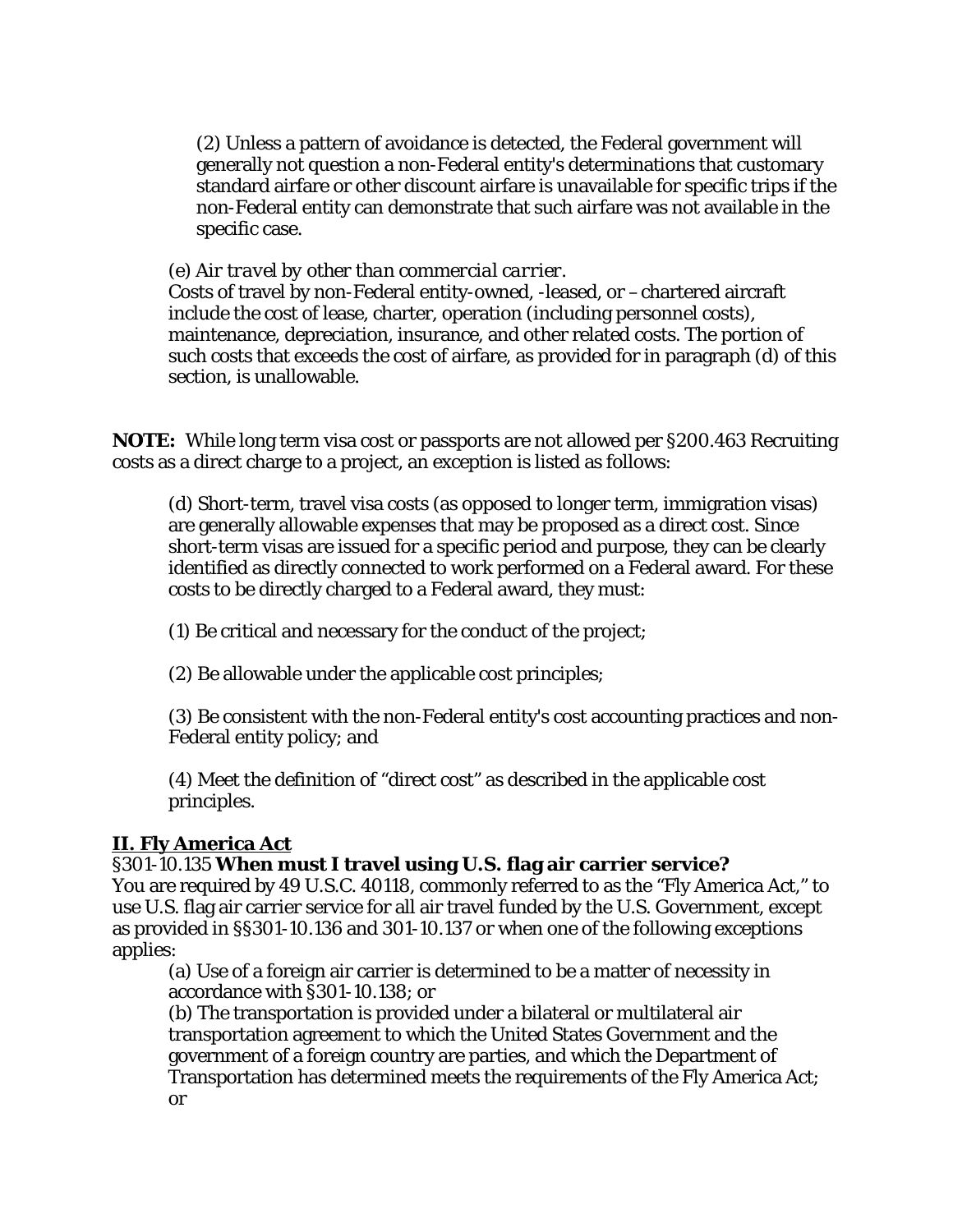(c) You are an officer or employee of the Department of State, United States Information Agency, United States International Development Cooperation Agency, or the Arms Control Disarmament Agency, and your travel is paid with funds appropriated to one of these agencies, and your travel is between two places outside the United States; or

(d) No U.S. flag air carrier provides service on a particular leg of the route, in which case foreign air carrier service may be used, but only to or from the nearest interchange point on a usually traveled route to connect with U.S. flag air carrier service; or

(e) A U.S. flag air carrier involuntarily reroutes your travel on a foreign air carrier; or

(f) Service on a foreign air carrier would be three hours or less, and use of the U.S. flag air carrier would at least double your en route travel time; or (g) When the costs of transportation are reimbursed in full by a third party, such

as a foreign government, international agency, or other organization.

#### §301-10.141 **Must I provide any special certification or documents if I use a foreign air carrier?**

Yes, you must provide a certification, as required in §301-10.142 and any other documents required by your agency. Your agency cannot pay your foreign air carrier fare if you do not provide the required certification.

### §301-10.142 **What must the certification include?**

The certification must include:

(a) Your name;

(b) The dates that you traveled;

(c) The origin and the destination of your travel;

(d) A detailed itinerary of your travel, name of the air carrier and flight number for each leg of the trip; and

(e) A statement explaining why you met one of the exceptions in §301- 10.135, 301-10.136, or 301-10.137 or a copy of your agency's written approval that foreign air carrier service was deemed a matter of necessity in accordance with §301-10.138.

\*\* Boarding pass without passenger receipt is not acceptable for reimbursement. A list of the major U.S. flag air carriers is below:

- Airtran Airways (FL)
- Alaska Airlines (AS)
- America West Airlines (HP)
- American Airlines (AA)
- American Trans Air (TZ)
- Continental Airlines (CO)
- Delta Airlines (DL)
- Frontier Airlines (F9)
- Hawaiian Airlines (HA)
- JetBlue Airways (B6)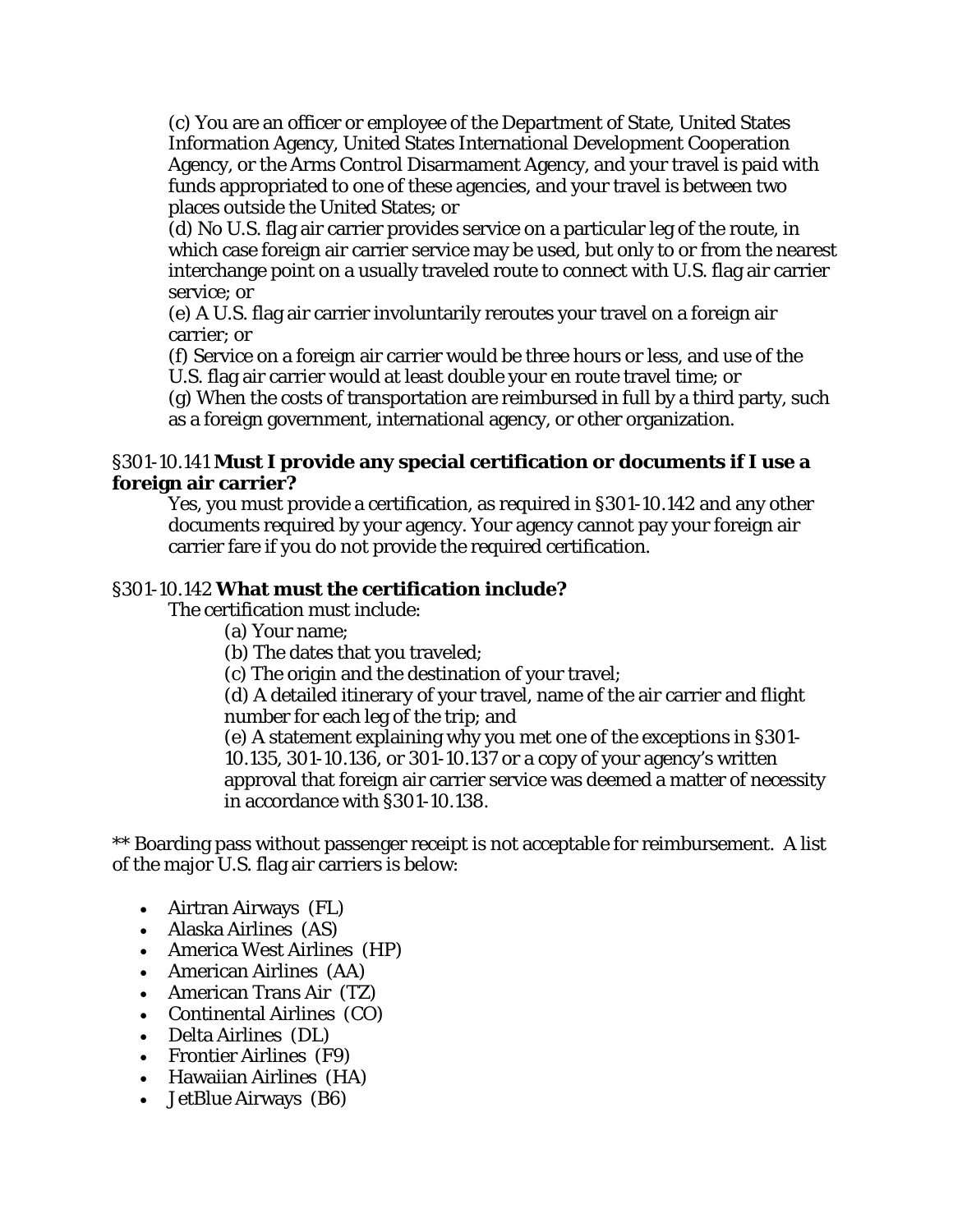- Midwest Express (YX)
- Northwest Airlines (NW)
- Southwest Airlines (WN)
- Spirit Airlines (NK)
- United Airlines (UA)
- US Airways (US)

A complete list is available through the Department of Transportation at: <http://www.dot.gov/policy/aviation-policy/licensing/US-carriers>

#### **Open Skies Agreements as of July 25, 2012:**

- United States (US) Government and the European Union (EU)
- United States (US) and Australia
- United States (US) and Switzerland
- United States (US) and Japan

NOTE: Open Skies does not apply to DOD or Branches of the Military contracts and grants.

More information available at <http://www.gsa.gov/portal/content/103191>

# **Other Travel related information:**

#### **Passports and Visas**

Reimbursement may be permitted for actual passport and visa fees for business travel; however, the expense may not be eligible as a direct cost to a sponsored program. Since a passport can be used for multiple trips over several years, the cost is not a projectspecific expense and therefore is not allowed on most sponsored projects as a direct cost. Visas are generally required in relation to a specific trip and therefore the cost is generally allowable as a direct cost for a sponsored project. Also see "Note" included in general term number I, OMB-UG above.

#### **Travel Classifications - CONUS/O-CONUS, Domestic/Foreign**

Terminology for foreign travel differentiates between domestic and foreign destinations and reimbursement methods distinguish between CONUS (continental United States) and O-CONUS (outside continental United States). These terms are used throughout sponsored funding programs, and do affect the reimbursement when per diem is approved in lieu of receipts. If per diem is approved, it must be used to determine reimbursement for the entire trip. Per Diem allowances may be for meals and incidental expenses (M&IE) or lodging or both.

**Agency Pre-Approval** – Many agencies require 45 days advance notice and preapproval for foreign travel even if it is specified in the Statement of Work, Budget and Award document. **Beware**; agencies have been known to wait until the day before the expected travel date to notify the Principal Investigator that the travel is NOT approved.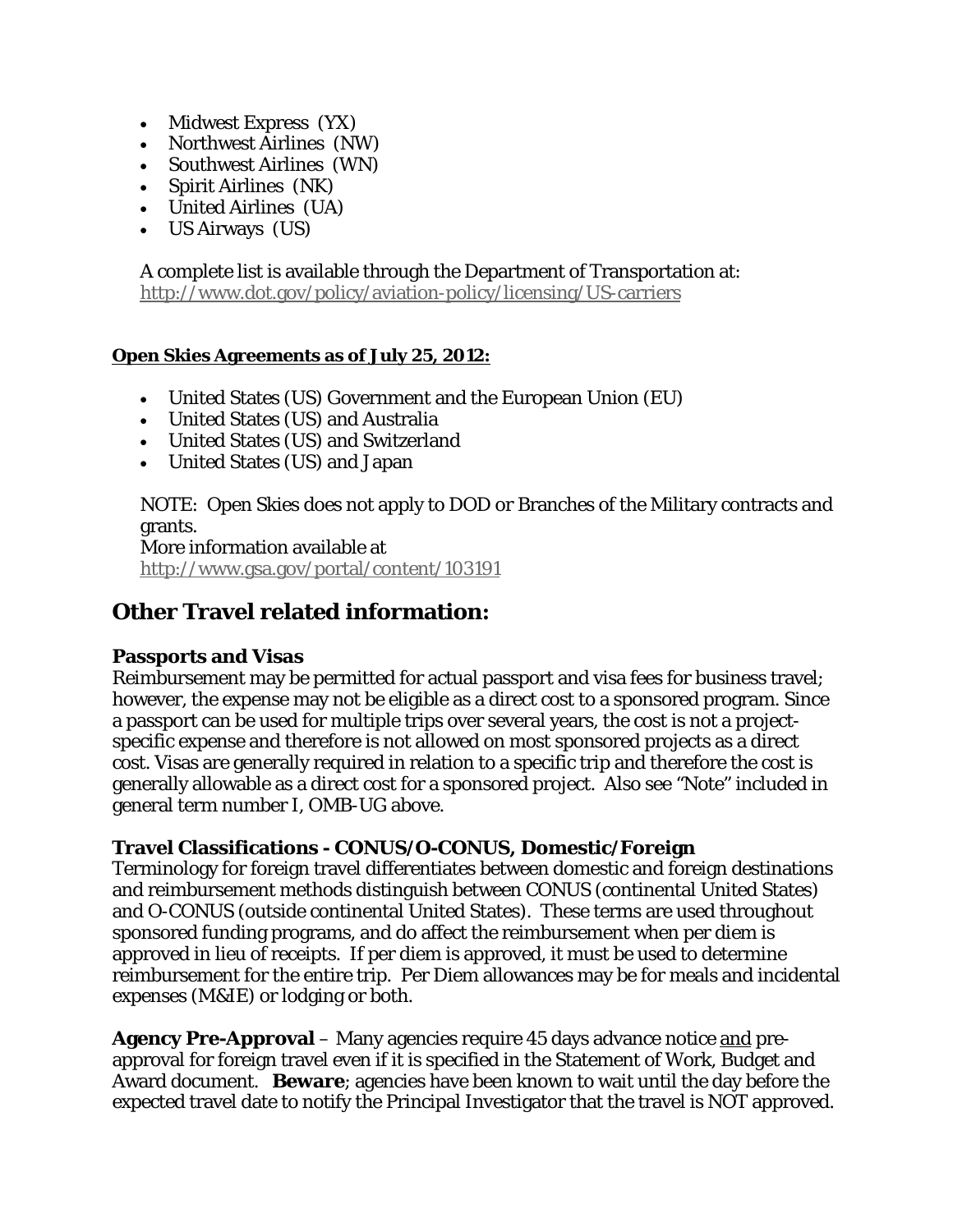\* \* \* \* \* \* \* \* \* \*

The following is presented as a *sample* of locating per diem rates using the **NIH**  definition of domestic vs. foreign travel.

|                          | <b>CONUS Rates</b>    | <b>O-CONUS Rates</b>         |
|--------------------------|-----------------------|------------------------------|
| Domestic travel includes | 48 continental United | Alaska, Hawaii, Canada, US   |
| these areas:             | <b>States</b>         | Territories*                 |
| Foreign travel includes  | <b>None</b>           | <b>All locations EXCEPT:</b> |
| these areas:             |                       | Alaska, Hawaii, Canada, US   |
|                          |                       | Territories*                 |
|                          |                       |                              |

\*Puerto Rico; Guam; U.S. Virgin Islands; American Samoa; Northern Mariana Islands; Midway Islands; Wake Island; Johnston Atoll; Baker, Howland, and Jarvis Islands; Kingman Reef; Navassa Island; Palmyra Atoll

#### **NSF**

*Domestic Travel*. Domestic travel includes travel within and between the U.S., its territories and possessions. (NSF notes that: "According to the Internal Revenue Service, U.S. territories and possessions are as follows: Puerto Rico, U.S. Virgin Islands, Guam, American Samoa, the Commonwealth of the Northern Mariana Islands, Midway Island, Wake Island, Palmyra Island, Howland Island, Johnston Island, Baker Island, Kingman Reef, Jarvis Island, and other U.S. islands, cays, and reefs that are not part of any of the fifty states.")

*Foreign Travel.* Travel outside the areas specified above is considered foreign travel.

**DOD Travel Regulations** defines foreign area and foreign country as: Any area or country outside the 50 States, District of Columbia, the Commonwealths of Puerto Rico and the Northern Mariana Islands, Guam and the U.S. territories and possessions.

**Federal Travel Regulations** define foreign area as: "Any area, including the Trust Territories of the Pacific Islands, situated both outside CONUS and the non-foreign areas." CONUS means the 48 contiguous States and the District of Columbia. Nonforeign area contains the States of Hawaii and Alaska, Commonwealths of Puerto Rico, Guam and the Northern Mariana Islands and the territories and possessions of the United States (excludes the Trust territories of the Pacific Islands).

**Department of Energy (DOE)** refers to the Federal Travel Regulations in most cases but terms and conditions of each agreement should be reviewed.

**Department of State** distinguished between international and domestic travel by saying that international travel is outside of the United States. The United States is